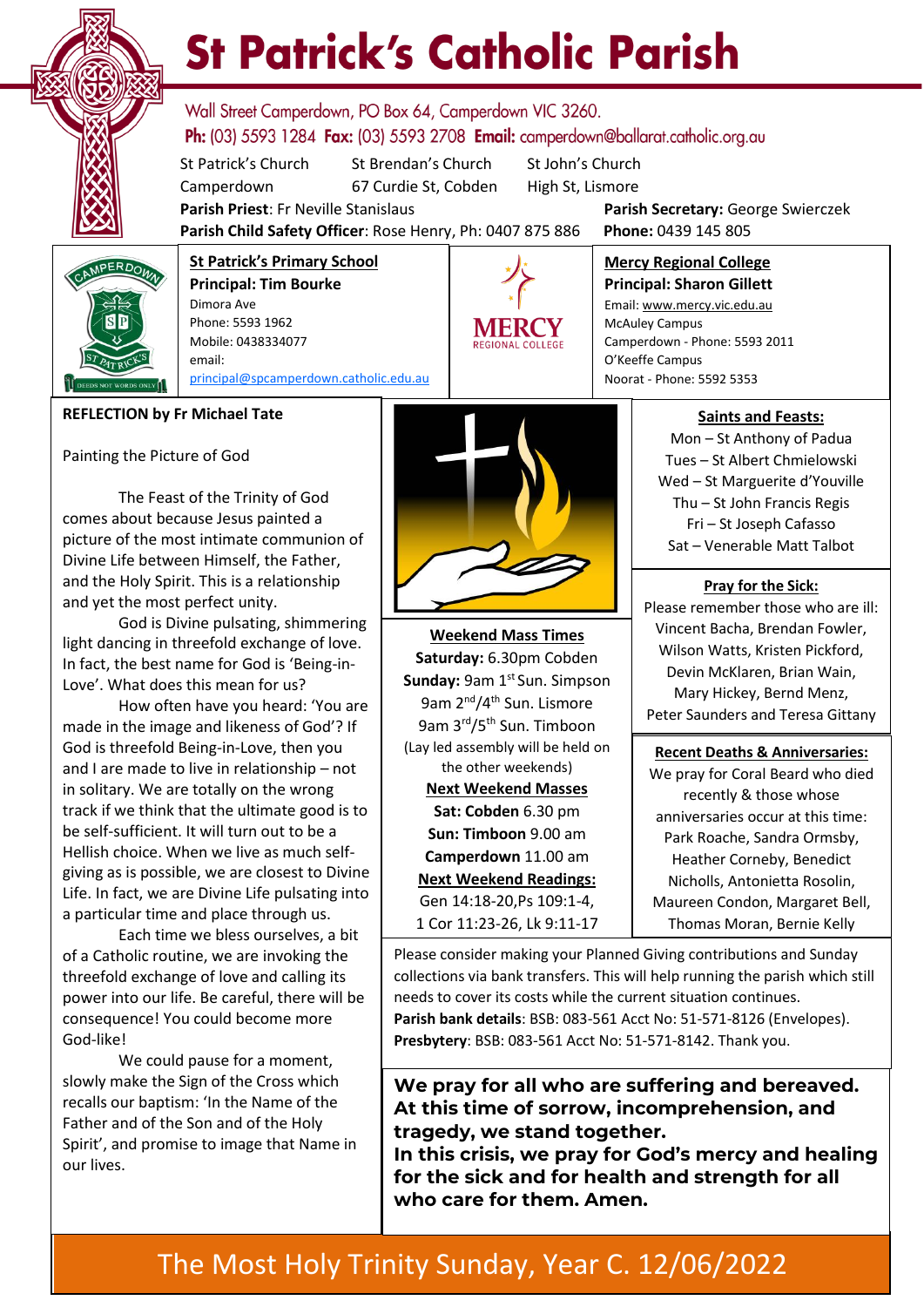**Novel coronavirus (COVID-19):** Checking-in is no longer required. Face masks are no longer required in most indoor settings, but they are still recommended. Carry a mask when leaving home. They are strongly recommended if you have any COVID-19 symptoms and are with people who may be vulnerable to COVID-19. **Vinnies Winter Appeal:** *We seek to share our Spirit and Resources* (Vinnies prayer). Please join us visiting needy of Cobden and Camperdown. Associate Member 2 hr/month.

**Salt Online Learning:** The Diocese is investigating the roll out of a new online Safeguarding Essentials module and that the following members of your parish community might be asked to undertake the training: **1.** Clergy.

**2.** Parish employees. **3.** Members of your Parish Council/Leadership Team/Finance Council**. 4**. Parish Safeguarding Officers. **5.** Any other volunteer who requires a WWCC Card. Please see Appendix two of the diocesan Working with Children and National Police Record Check Policy, which is attached.

The purpose of this enquiry is to obtain an idea of how many people fall into the above categories. This information will assist the Diocesan Professional Standards Consultative Panel Diocese in its decision making about the roll out the learning module. Kind regards, Michael Myers.

### **My name is Helen Arundell and I have been working in the COVID Recovery Team** with the Corangamite Shire for the duration of the pandemic.

Recently we carried out a 'pulse check' of our local communities in terms of how residents were going getting back to some kind of post-COVID 'normal'. Our findings indicated that a large percentage of the population has still not re-engaged, with many still feeling uncomfortable and hesitant when is comes to rejoining groups, events or indeed, just carrying out everyday tasks.

As such, the Corangamite Shire Council has organised two FREE workshops (one in Cobden and one in Lismore) featuring clinical and forensic psychologist David Cherry entitled 'Developing Good Behaviour Habits and Good Thinking Habits'. I have attached a press release and flier to explain further.

### **Refugee Week: June 19-25, 2022**

You are invited to join the Australian Catholic Migrant and Refugee Office and the Office for Justice, Ecology and Peace for an online prayer service on World Refugee Day. Registration to attend the prayer service, which will be broadcast live on June 20 at 6.00pm (AEST) is now open. The two Offices have also combined to produce resources to encourage the celebration of Refugee Week 19-25 June. Register for the online prayer service at <https://bit.ly/RefugeeWeek2022Prayers>

### **CTC Conference: 'How do we know Christ now?' Celebrating 50 years of CTC**

This conference will focus on the critical question: 'How do we know Christ now?' and explores how we know the same Christ more authentically and powerfully today. It will be led by the staff of CTC from across the disciplines and use a dialogical approach with opportunities for discussion and experiential engagement. This free online (via zoom) conference will be held on Friday, June 17, 2022 from 9.30am - 12.30pm. Keynote presentation will be held from 9.30am - 11.15am and workshops from 11.30am - 12.30pm. Registration is required for the keynote presentation and workshop choices. For more information go to <https://ctc.edu.au/news-and-events/how-do-we-know-christ-now/>

### **Celebrating Clergy Jubilees of Ordination**

Mass to acknowledge priests celebrating a Jubilee of Ordination to the Priesthood this year will be held on Tuesday, June 21, 2022 at St Patrick's Cathedral, Ballarat at 5.15pm. Bishop Paul will be the main celebrant and con-celebrants will be priests of the diocese. All are welcome to attend. You are invited to join the Choir for this Mass, which will be downstairs. Practice prior to Mass at 4.30pm.

### **Plenary Council conversations around the diocese**

Leading up to the second Assembly of the Plenary Council (July 3 -9), there will be an opportunity to gather for a conversation around the diocese with the diocesan members to encourage and affirm their participation in the Council. The Motions Framework document has been published and is available from the diocesan website [https://www.ballarat.catholic.org.au/wp-content/uploads/2022/06/Motions-Framework-31a-May-](https://www.ballarat.catholic.org.au/wp-content/uploads/2022/06/Motions-Framework-31a-May-2022.pdf)[2022.pdf](https://www.ballarat.catholic.org.au/wp-content/uploads/2022/06/Motions-Framework-31a-May-2022.pdf) and this will also be a focus for prayer and engagement. Details are:

**Mildura/Merbein/Red Cliffs** – June 16, 2022 OLSH Church, **Merbein** at 10.15am; Monaghan Centre, **Mildura** at 2.00pm; St Joseph's Church, **Red Cliffs** at 4.30pm. **Colac** – June 16, 2022 at 7.00pm in St Mary's Gathering Space (church precinct)  $-$  Bishop Paul Bird will be facilitating this meeting.

**Horsham** – June 22, 2022 at 7.00pm in the Parish Hall, Horsham

**Ballarat** – June 23, 2022 at 7.00pm in Mackillop/Glowrey Room, Cathedral Precinct

**Warrnambool** – June 29 at 7.00pm in the Parish Hall, Warrnambool

We are a Child-safe, Welcoming and Environmentally-friendly Parish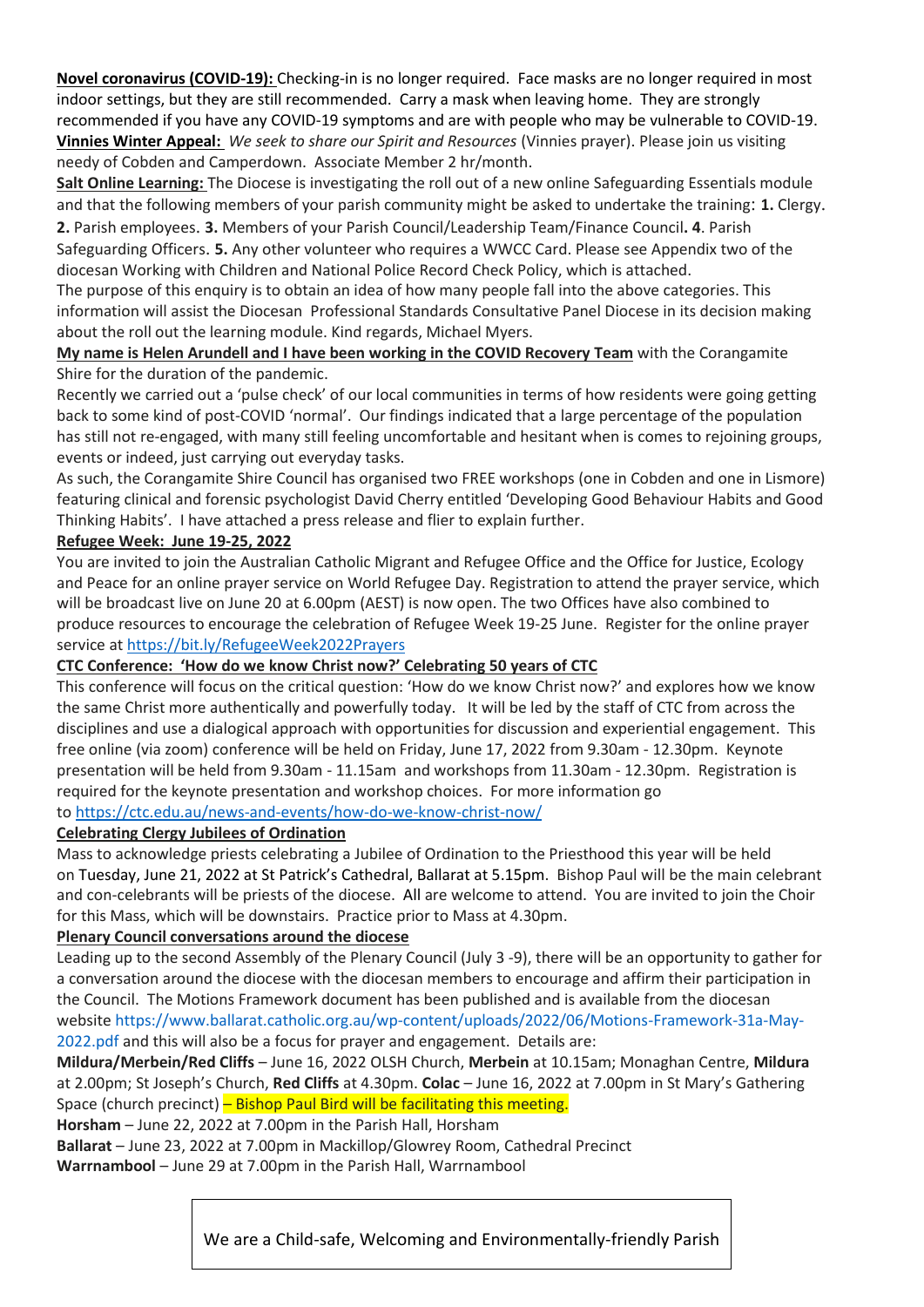### **LITURGY OF THE WORD**

### **First Reading: Prv 8:22-31**

### *A reading from the book of Proverbs*

*Wisdom was born before the earth was made.* The Wisdom of God cries aloud: The Lord created me when his purpose first unfolded, before the oldest of his works. From everlasting I was firmly set, from the beginning, before earth came into being. The deep was not, when I was born, there were no springs to gush with water. Before the mountains were settled, before the hills, I came to birth; before he made the earth, the countryside, or the first grains of the world's dust. When he fixed the heavens firm, I was there, when he drew a ring on the surface of the deep, when he thickened the clouds above, when he fixed fast the springs of the deep, when he assigned the sea its boundaries – and the waters will not invade the shore – when he laid down the foundations of the earth, I was by his side, a master craftsman, delighting him day after day, ever at play in his presence, at play everywhere in his world, delighting to be with the sons of men.

The is the Word of the Lord. **All: Thanks be to God**.

### **Responsorial Psalm**: Ps 8:4-9. R. v.2

(R.) O Lord, our God, how wonderful your name in all the earth!

- 1. When I see the heavens, the work of your hands, the moon and the stars which you arranged, what is man that you should keep him in mind, mortal man that you care for him? (R.)
- 2. Yet you have made him little less than a god; with glory and honour you crowned him, gave him power over the works of your hand, put all things under his feet. (R.)
- 3. All of them, sheep and cattle, yes, even the savage beasts, birds of the air, and fish that make their way through the waters. (R.)

### **Second Reading**: Rom 5:1-5

### *A reading from the letter of St Paul to the Romans*

*To God through Christ in the love which is poured out through the Spirit.*

Through our Lord Jesus Christ, by faith we are judged righteous and at peace with God, since it is by faith and through Jesus that we have entered this state of grace in which we can boast about looking

## The Most Holy Trinity Sunday, Year C. 12/06/2022